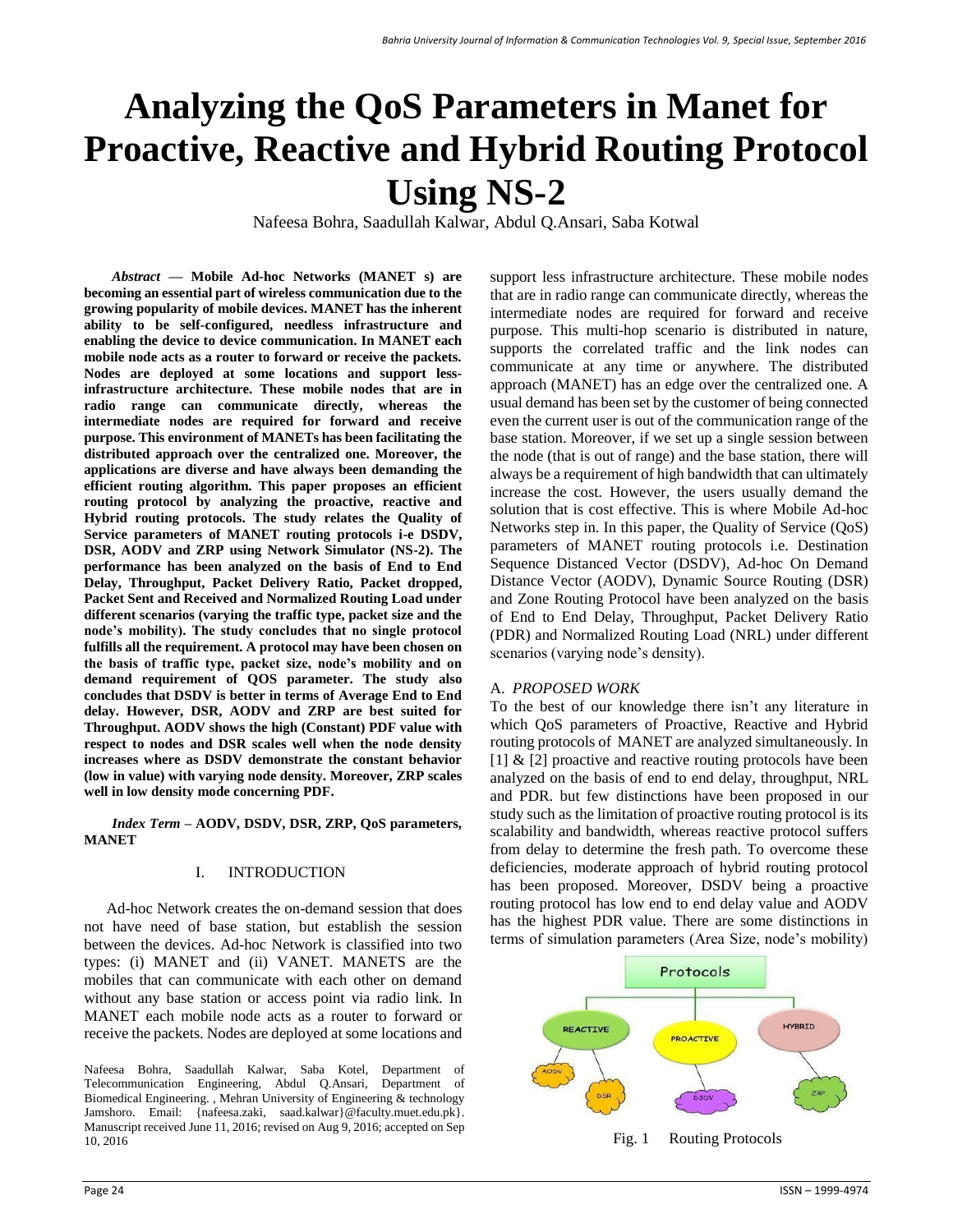and QoS Parameters. The paper is organized as follows: MANETS routing protocols (Proactive, Reactive and Hybrid) are reviewed in Section II, while in Section III, the methodology is discussed to analyze the QoS parameters of proactive, reactive and hybrid routing protocol versus node density by using NS-2, in Section IV the results are discussed while the conclusion is in Section V.

## II. MANET ROUTING PROTOCOLS

MANET routing protocols are categorized as Proactive, Reactive and Hybrid as shown in Figure.1

In proactive protocols, routes to all the nodes in the network are discovered in advance. The Whole table is broadcasted after a fixed interval of time independent of any route changes or not.

## A. Destination Sequence Distance Vector (DSDV)

This algorithm uses a routing table like Distance vector (RIP), but each routing table entry is tagged by sequence number, generated by destination. To maintain consistency among routing tables in a dynamically varying topology, updates are transmitted periodically. Each mobile station advertises its own routing table to its current neighbors [3]. The entry of each mobile node in a route is identified by the unique sequence number. The explorer of the sequence number is the owner node. The owner node broadcasts its update when there is nothing to change in the topology, but the non-owner node discovers the route first and updates the table if there is a link break on that route. There are two regular updates in DSDV [4], one is called Incremental update and other one is Full Dump update. In incremental update, only that information is sent which has changed since last update but Full Dump means sending whole routing table. In order to resolve the broadcast fluctuation problem after every certain period of time, the routing table must be updated that may achieve only on the basis of receiving information from the neighbor nodes. Table I illustrates the merits and de-merits of DSDV.

TABLE 1. Merits & Demerits of DSDV

| MERITS                                  | DEMERITS                                                                                                                                        |
|-----------------------------------------|-------------------------------------------------------------------------------------------------------------------------------------------------|
| The route information is<br>obtainable. | <b>Unwanted broadcast</b><br>fluctuation in routes increases<br>the overhead bytes.                                                             |
| End to end delay is low.                | Throughput has an inverse<br>relation with the overhead<br>bytes. Thus, throughput<br>decreases in DSDV with the<br>increment of overhead bytes |

Reactive routing protocols are called as on-demand routing protocol i-e whenever a node wants to send data it initiates the route discovery process [5].

## B. Dynamic Source Routing (DSR)

In DSR the route discovery process is established whenever the node wants to transmit the data. DSR Mechanism

## *a) Route Discovery*

When some node S originates a new packet destined to some other node D, it places in the header of the packet a source route, giving the sequence of hops that the packet should follow on its way to D. Normally, the S will obtain a suitable source route by searching its Route Cache of routes previously learned. In case no route is found in its cache, it will initiate the Route Discovery protocol to dynamically find a new route to D. In this case, we call S the initiator and D the target of the Route Discovery [6].

## *b) Route Maintenance*

Each node must require confirming the receipt of next hope. In case of no acknowledgment then there is always retransmission. Table II illustrates the merits and de-merits of DSR.

| TABLE 2. Merits & Demerits of DSR |  |
|-----------------------------------|--|
|                                   |  |

| <b>MERITS</b>                | <b>DEMERITS</b>                                                             |
|------------------------------|-----------------------------------------------------------------------------|
| No broadcast                 | DSR suffers with the high end to end                                        |
| overloaded. Thus,            | delay because it does not know about                                        |
| a low Normalized             | the topology.                                                               |
| Routing Load.                |                                                                             |
| A large throughput<br>value. | Inclusion of packet header at<br>each node increases the<br>overhead bytes. |

## C. ADHOC-On Demand Distance Vector (AODV)

AODV is an on- Demand Routing Protocol and deals with a Route Request Message (RREQ) and Route Reply Message (RREP). If a source node wants to communicate with the node that does not lie in the communication range, then there is a transfer of data through [7] neighboring node. In that case Source initiates, the RREQ message and sends to the next node. If the next node knows about the destination address, then it sends the RREP message as an acknowledgment. If the neighbor node does not know about the destination, then it re-broadcast the RREQ message [8]. The RREQ message holds sequence number, addresses and the life of RREQ. Table III illustrates the merits and de-merits of AODV.

| TABLE 3. Merits & Demerits of AODV |  |  |  |  |  |
|------------------------------------|--|--|--|--|--|
|------------------------------------|--|--|--|--|--|

| <b>MERITS</b>           | <b>DEMERITS</b>                    |
|-------------------------|------------------------------------|
| The use of the sequence | the old sequence number            |
| number helps to find    | finds the old route                |
| the best route          |                                    |
|                         |                                    |
| minimized the end to    |                                    |
| end delay value         |                                    |
| low NRL value as        | Multiple RREP message              |
| compare to DSDV         | in response to single RREQ message |
|                         | Increases the routing              |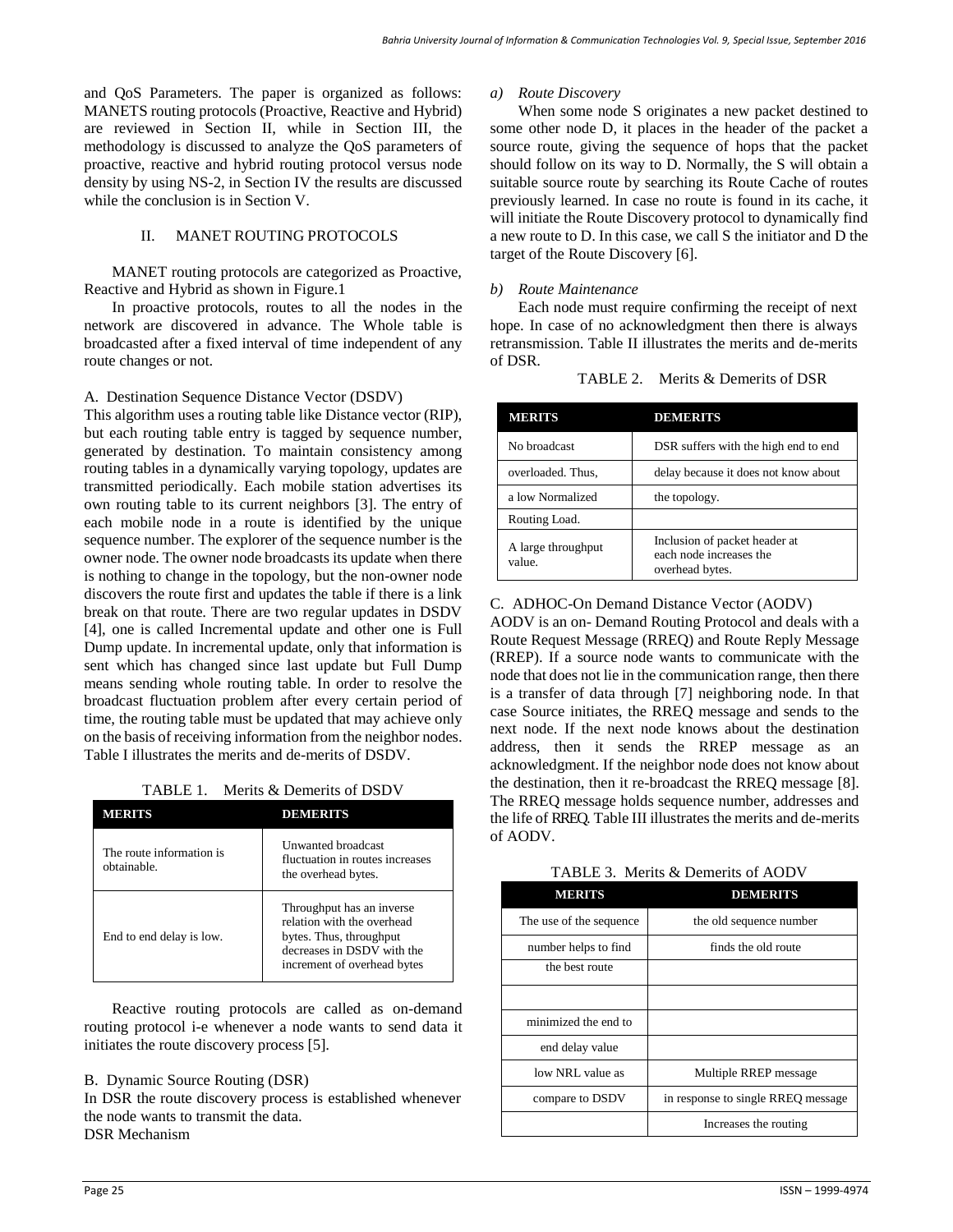### D. Zone Routing Protocol (ZRP)

ZRP (Zone Routing Protocol) is a hybrid protocol incorporating the merits of on-demand and table driven protocol [9]. A routing zone is similar to a cluster with the exception that every node [10] acts as a cluster head and a member of another cluster. Zones can overlap. Each node specifies a zone radius in terms of radio hops. The size of a chosen zone can, therefore affect ad hoc communication performance [11]. The nodes within the zone use the proactive approach of routing protocol, whereas those nodes which lies outside has an effective method of on-demand routing updates [12].

ZRP is further divided into three sub protocols [13].

- Intra Zone Routing Protocol (Proactive-IARP)
- Inter Zone Routing Protocol(Reactive-IERP)
- Border Cast Resolution Protocol(BRP)

IARP – uses a routing table. Any route to the destination within the zone can be immediately found from routing cache. This is done by IARP.

IERP- relies on border nodes to search for the on-demand query of exterior node [14] as shown in Figure 2. It is observed that K and L are exterior nodes whereas C, D, J, E and H are the interior nodes. Table IV illustrates the merits and de-merits of ZRP.



Fig. 2 Zone Routing Protocol

|  | TABLE 4. Merits & Demerits of ZRP |
|--|-----------------------------------|
|--|-----------------------------------|

| <b>MERITS</b>                                    | <b>DEMERITS</b>                                                   |
|--------------------------------------------------|-------------------------------------------------------------------|
| Highest                                          | ZRP is no longer suited for nodes<br>greater                      |
| throughout value                                 | than $50$ .                                                       |
| at $30$ and $50$ no:                             |                                                                   |
| of nodes.                                        |                                                                   |
| Low end to end delay value<br>as compare to DSR. | Has the larger end to end delay for<br>the nodes greater than 90. |

#### III. QUALITY OF SERVICE PARAMETERS

This describes the experiment session to compare the Quality of Service Parameters by using the Network Simulator tool (NS-2). Simulation has been performed with varying nodes [15] using DSDV, DSR, AODV and ZRP. The movement of nodes is given as follows:

- Nodes move with a random speed from 105m/s to185m/s
- There are five CBR connection with pause time equal to zero
- The difference of the start and stop time of each CBR connection is 10 Second
- Peer-to-peer connections started at times uniformly distributed between 0 and 0seconds.

|                              | Talameters and Values                                                                                     |
|------------------------------|-----------------------------------------------------------------------------------------------------------|
| Parameters                   | Value                                                                                                     |
| Antenna type                 | Omni directional                                                                                          |
| Area                         | 3000 x 3000                                                                                               |
| Node's mobility              | 30 50 70 90 100                                                                                           |
| Packet size                  | 512 bytes                                                                                                 |
| Traffic type                 | <b>CBR</b>                                                                                                |
| <b>MAC</b> Protocol          | <b>IEEE 802.11</b>                                                                                        |
| <b>Routing Protocols</b>     | DSDV, DSR, AODV, & ZRP                                                                                    |
| traffic Connections<br>No:of | 5                                                                                                         |
| <b>Mobility Model</b>        | Random Way Point                                                                                          |
| <b>Performance Metrics</b>   | Packet Delivery Ratio (PDR),<br>Normalized Routing Load<br>(NRL), Average Throughput,<br>End-to-End Delay |

TABLE 5. Parameters and Values

Performance matrices are defined in figure 3.



## Fig. 3 QoS Parameters

## IV. RESULTS AND DISCUSSIONS

As an initial experiment the QoS analysis for proacti protocols verses nodes has been taken into consideration with the help of the simulation parameters shown in Table V and the analysis are discussed as follows:

#### A. Nodes vs Packet Delivery Ratio

Figure 4a and 4b show the comparative result of packet delivery ratio among DSDV, DSR, AODV and ZRP. It is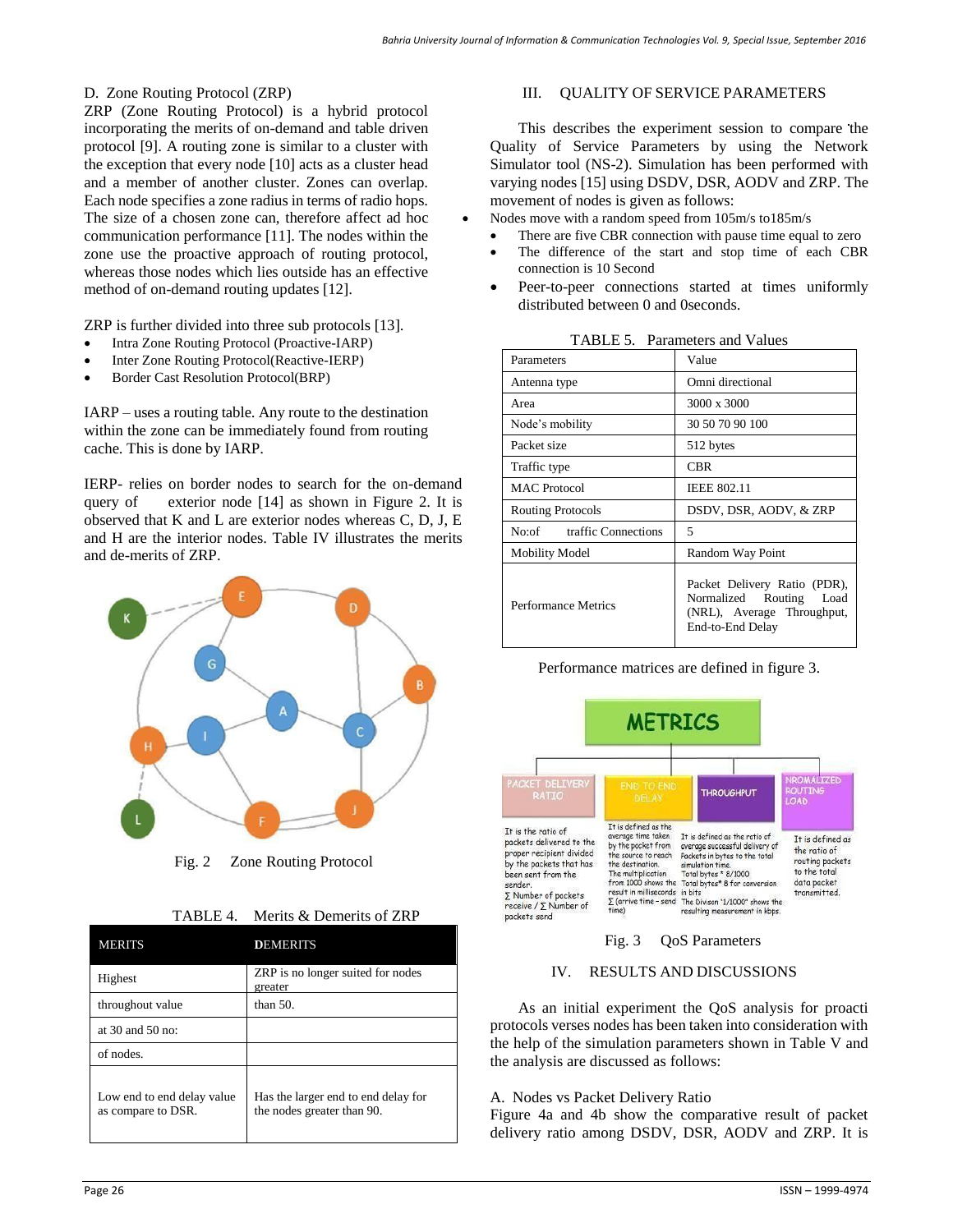observed that AODV shows the high (constant) PDF value with respect to nodes. Whereas, DSR scales well when the node density increases. However, DSDV demonstrate the constant behavior (low in value) with varying node density. Among all the protocols ZRP scales well up to 50 no. of nodes

#### B. Nodes vs Average Throughput

Figure 5a and 5b shows the comparative analysis of Nodes vs Average Throughput among DSDV, DSR, AODV and ZRP. It is analyzed that the increase in the routing load decreases the throughput ratio. Thus, DSDV suffers with lower throughput value. However, AODV has the largest throughput value among all. Whereas, ZRP shows better Performance when the no: of nodes are 30 and 50.

## C. Nodes vs End to End Delay

Figure 6a and 6b shows the comparative analysis of Nodes vs End to End Delay among DSDV, DSR, AODV and ZRP. DSR and AODV both are un-aware about the Network Topology, but the use of the sequence number in AODV helps to find the best route that minimizes the End to End delay. In DSDV the concerned information about the route can be obtained due to constant updates of the routing table. ZRP has the shortest average End to End delay value due to the proactive approach. Moreover, the delay can be increased or decreased with the varying zone size

## D. Nodes vs Normalized Routing load

Figure 7a and 7b shows the comparative result for Normalized Routing Load among DSDV, DSR, AODV and ZRP. It can be observed that for DSDV protocol there are unwanted periodic updates of regular intervals. These updates are broadcasted among all routes that may increase the routing load so as the NRL. For DSR and AODV, there are no regular updates and it follows the Multicast over broadcast. ZRP demonstrate the low NRL value. BRP passes the RREQ message to border node.

NODES VS PACKET DELIVERY RATIO

120<br>100<br>600<br>400<br>200<br>0 Packet Delivery Ratio Packet Delivery Ratio **DSR** 30 50 70 90  $10$ 0 **DSDV**  $\blacksquare$  DSR  $\big| 5.9 \big| 96 \big| 91 \big| 95 \big| 88$ ■AODV  $\blacksquare$  DSDV 43 43 27 25 31 **ZRP**  $\blacksquare$  AODV 90 100 99 98 100 ZRP | 99 | 60 | 40 | 45 | 20 NODES

Fig. 4a Nodes vs Packet Delivery Ratio







Fig. 5a Nodes vs Average Throughput

## **NODES VS AVERAGE THROUGHPUT (kbps)**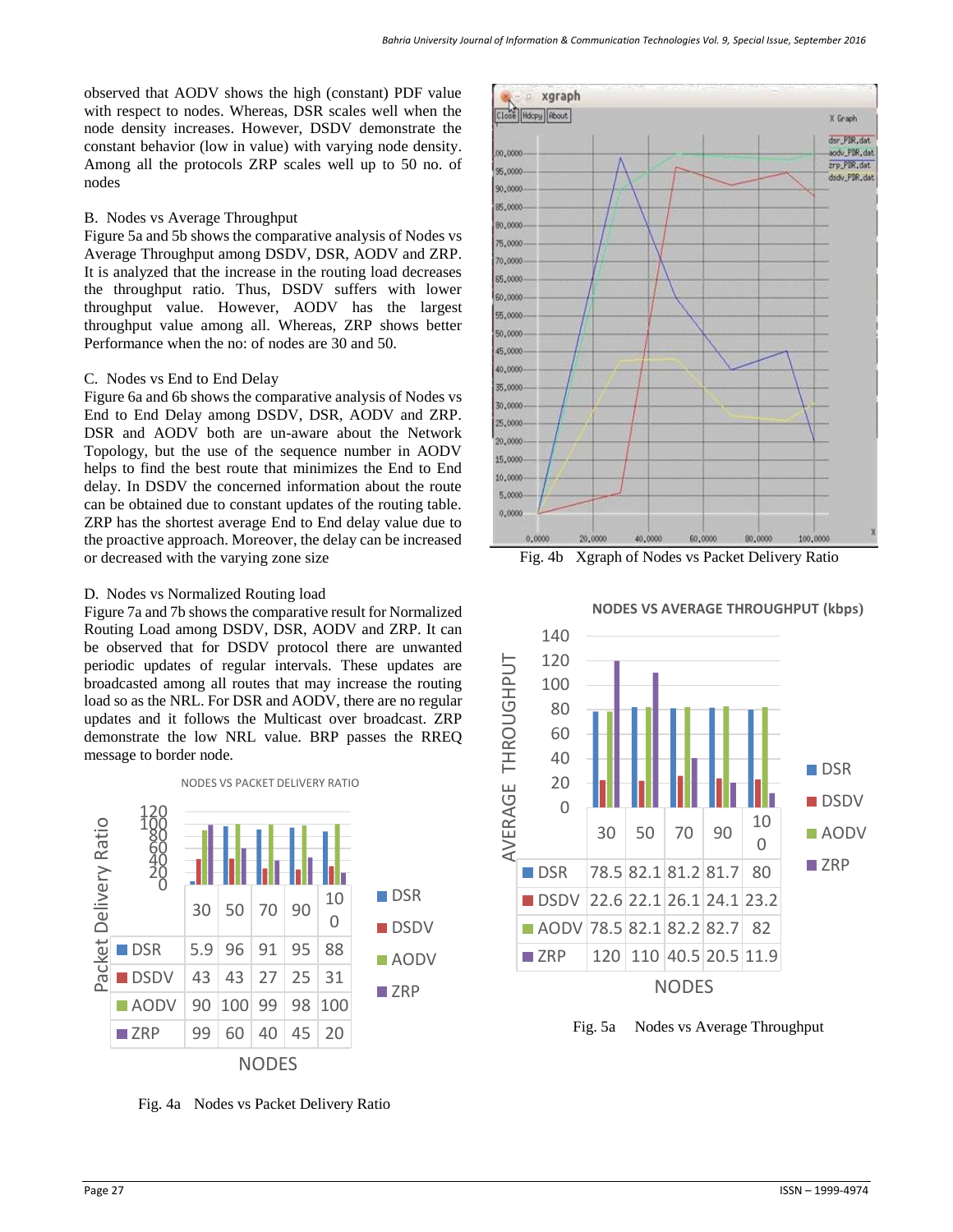

Fig. 5b Xgraph of Nodes vs Average Throughput



Fig. 6b Xgraph of Nodes vs End to End Delay





Fig. 7a Nodes vs Normalized Routing Load

**NODES VS AVERAGE END TO END DELAY** 



Fig. 6a Nodes vs End to End Delay